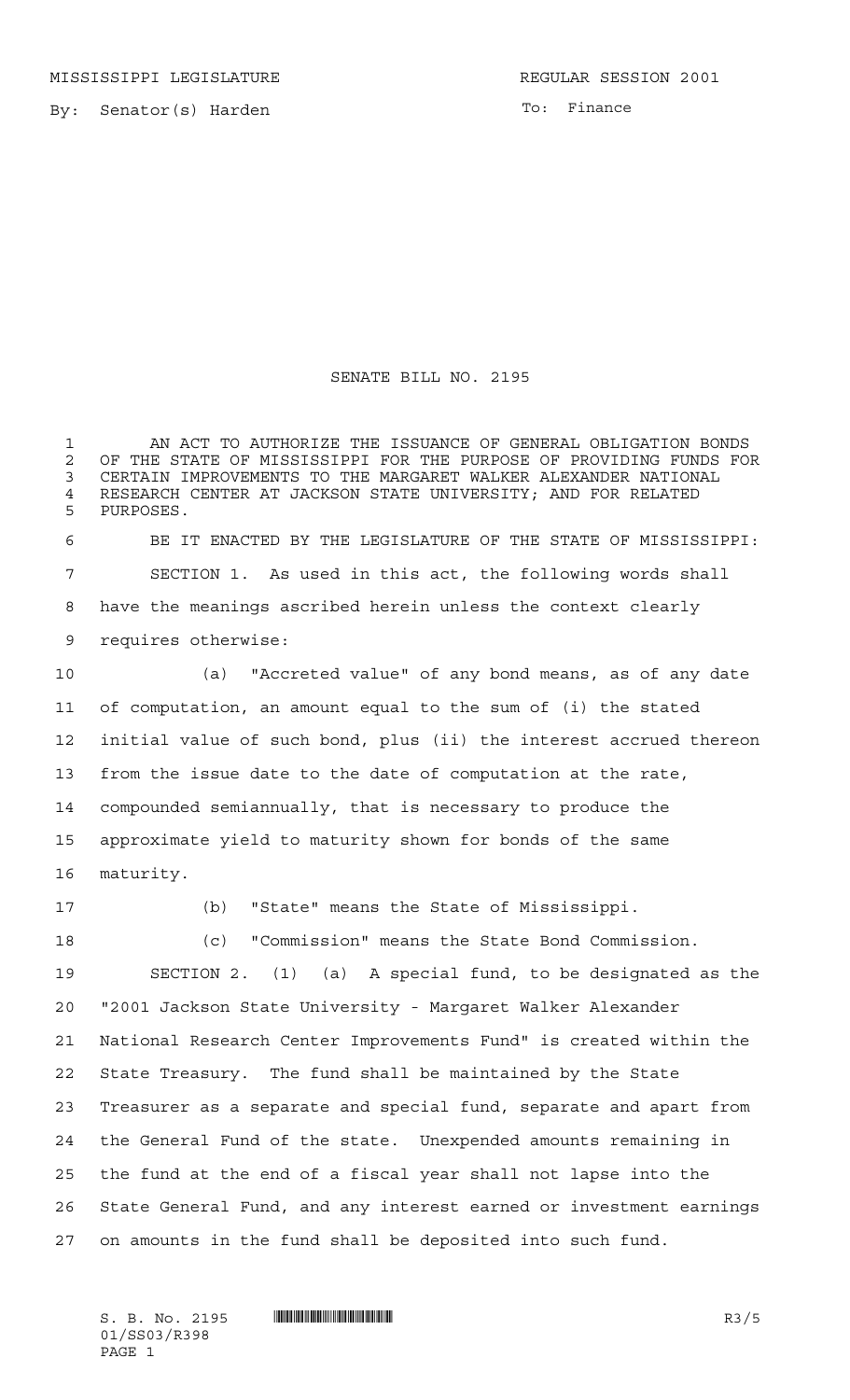(b) Monies deposited into the fund shall be disbursed, in the discretion of the Department of Finance and Administration, for the purpose of providing funds for furniture, equipment, program development and exhibit development at the Margaret Walker Alexander National Research Center at Jackson State University.

 (2) Amounts deposited into such special fund shall be disbursed to pay the costs of the projects described in subsection (1) of this section. Promptly after the commission has certified, by resolution duly adopted, that the projects described in subsection (1) shall have been completed, abandoned, or cannot be completed in a timely fashion, any amounts remaining in such special fund shall be applied to pay debt service on the bonds issued under this act, in accordance with the proceedings authorizing the issuance of such bonds and as directed by the commission.

 $S. B. No. 2195$  . So  $R3.$  (3) The Department of Finance and Administration, acting through the Bureau of Building, Grounds and Real Property Management, is expressly authorized and empowered to receive and expend any local or other source funds in connection with the expenditure of funds provided for in this section. The expenditure of monies deposited into the special fund shall be under the direction of the Department of Finance and Administration, and such funds shall be paid by the State Treasurer upon warrants issued by such department, which warrants shall be issued upon requisitions signed by the Executive Director of the Department of Finance and Administration or his designee. SECTION 3. (1) The commission, at one time, or from time to time, may declare by resolution the necessity for issuance of general obligation bonds of the State of Mississippi to provide funds for all costs incurred or to be incurred for the purposes described in Section 2 of this act. Upon the adoption of a resolution by the Department of Finance and Administration, declaring the necessity for the issuance of any part or all of the

01/SS03/R398 PAGE 2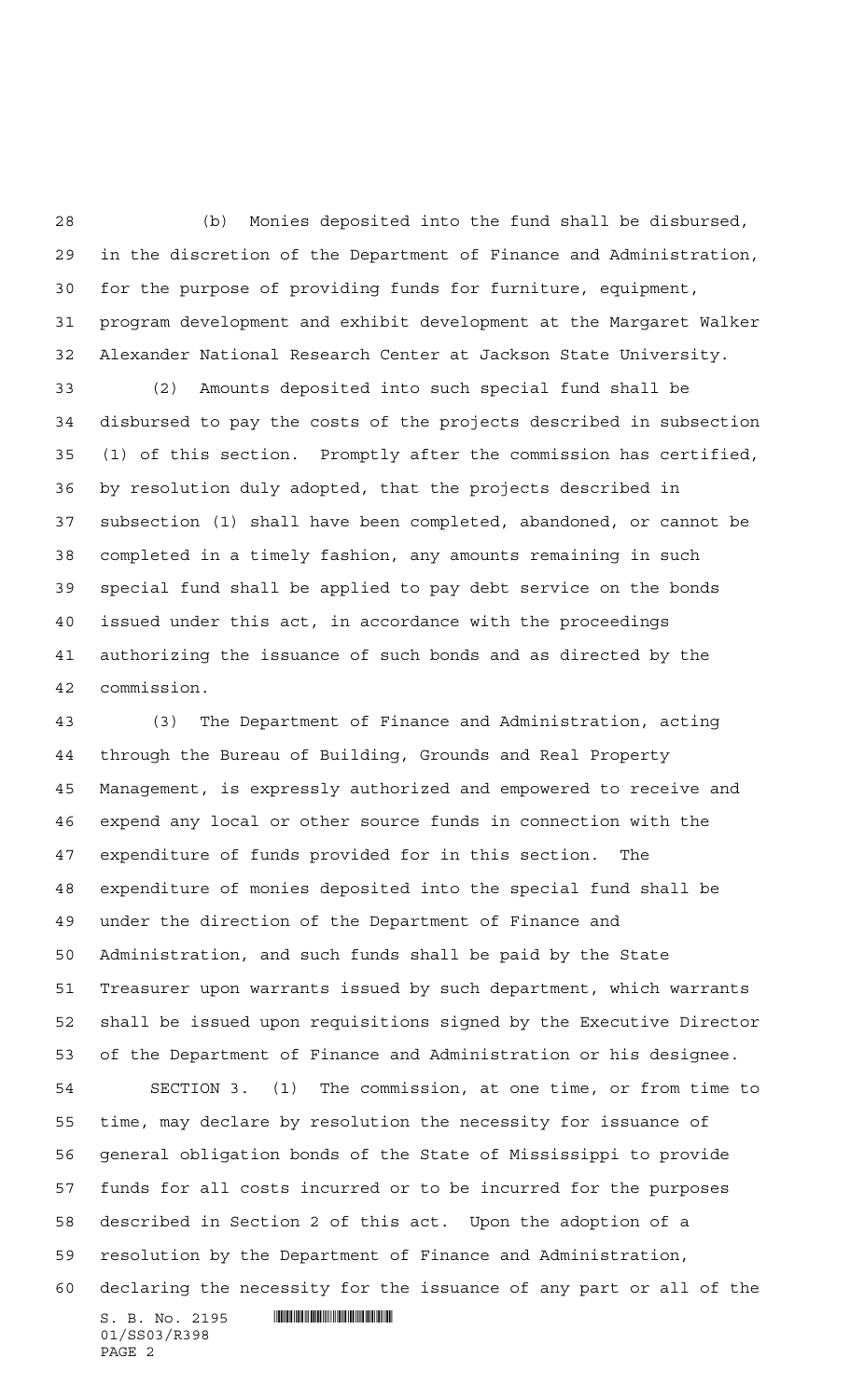general obligation bonds authorized by this section, the Department of Finance and Administration shall deliver a certified copy of its resolution or resolutions to the commission. Upon receipt of such resolution, the commission, in its discretion, may act as the issuing agent, prescribe the form of the bonds, advertise for and accept bids, issue and sell the bonds so authorized to be sold and do any and all other things necessary and advisable in connection with the issuance and sale of such bonds. The total amount of bonds issued under this act shall not exceed Two Million Five Hundred Thousand Dollars (\$2,500,000.00).

 (2) Any investment earnings on amounts deposited into the special fund created in Section 2 of this act shall be used to pay debt service on bonds issued under this act, in accordance with the proceedings authorizing issuance of such bonds.

 SECTION 4. The principal of and interest on the bonds authorized under this act shall be payable in the manner provided in this section. Such bonds shall bear such date or dates, be in such denomination or denominations, bear interest at such rate or rates (not to exceed the limits set forth in Section 75-17-101, Mississippi Code of 1972), be payable at such place or places within or without the State of Mississippi, shall mature absolutely at such time or times not to exceed twenty-five (25) years from date of issue, be redeemable before maturity at such time or times and upon such terms, with or without premium, shall bear such registration privileges, and shall be substantially in such form, all as shall be determined by resolution of the commission.

 SECTION 5. The bonds authorized by this act shall be signed by the chairman of the commission, or by his facsimile signature, and the official seal of the commission shall be affixed thereto, attested by the secretary of the commission. The interest coupons, if any, to be attached to such bonds may be executed by the facsimile signatures of such officers. Whenever any such

 $S. B. No. 2195$  . So  $R3.$ 01/SS03/R398 PAGE 3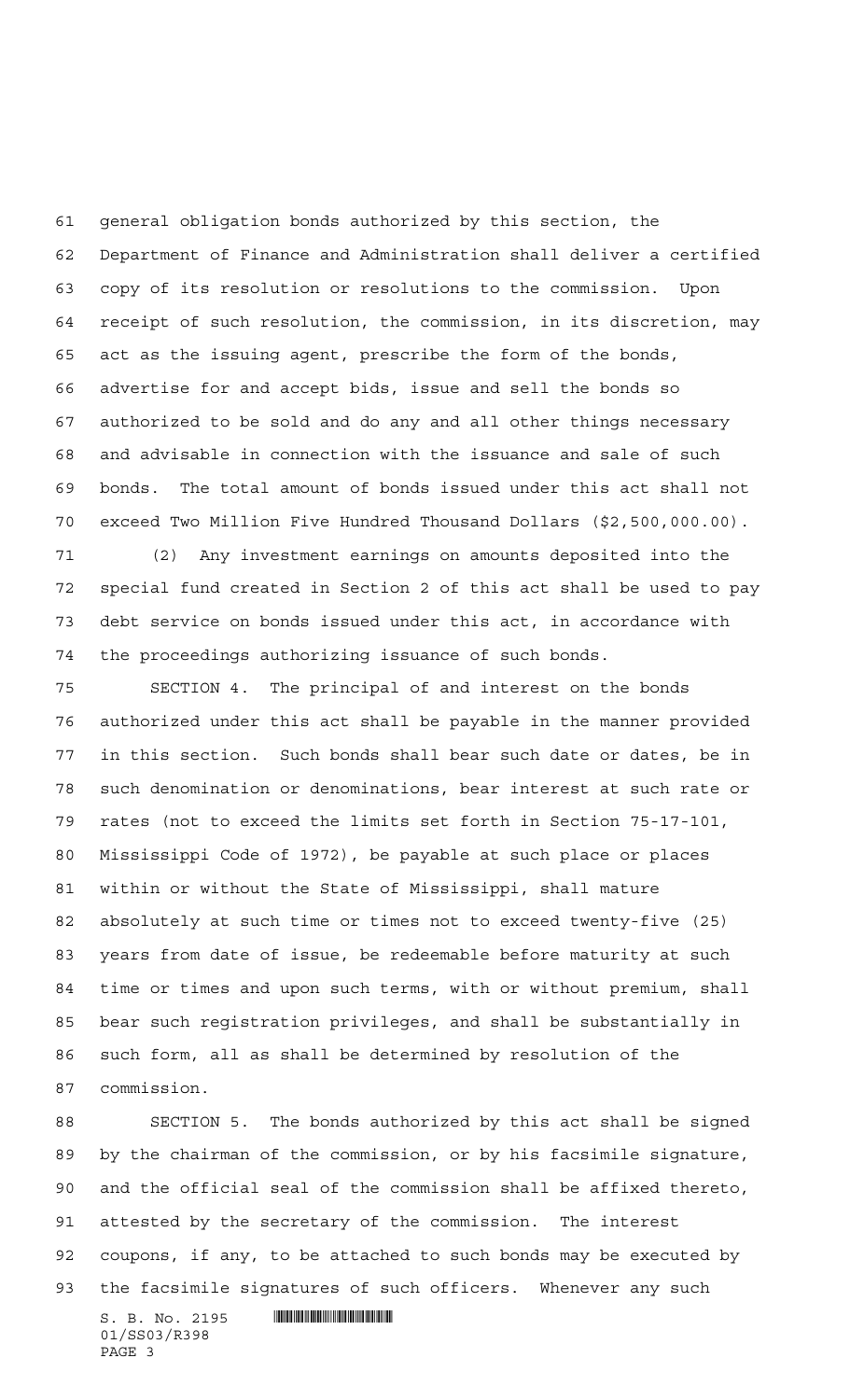bonds shall have been signed by the officials designated to sign the bonds who were in office at the time of such signing but who may have ceased to be such officers before the sale and delivery of such bonds, or who may not have been in office on the date such bonds may bear, the signatures of such officers upon such bonds and coupons shall nevertheless be valid and sufficient for all purposes and have the same effect as if the person so officially signing such bonds had remained in office until their delivery to the purchaser, or had been in office on the date such bonds may bear. However, notwithstanding anything herein to the contrary, such bonds may be issued as provided in the Registered Bond Act of the State of Mississippi.

 SECTION 6. All bonds and interest coupons issued under the provisions of this act have all the qualities and incidents of negotiable instruments under the provisions of the Uniform Commercial Code, and in exercising the powers granted by this act, the commission shall not be required to and need not comply with the provisions of the Uniform Commercial Code.

 SECTION 7. The commission shall act as the issuing agent for the bonds authorized under this act, prescribe the form of the bonds, advertise for and accept bids, issue and sell the bonds so authorized to be sold, pay all fees and costs incurred in such issuance and sale, and do any and all other things necessary and advisable in connection with the issuance and sale of such bonds. The commission is authorized and empowered to pay the costs that are incident to the sale, issuance and delivery of the bonds authorized under this act from the proceeds derived from the sale of such bonds. The commission shall sell such bonds on sealed bids at public sale, and for such price as it may determine to be for the best interest of the State of Mississippi, but no such sale shall be made at a price less than par plus accrued interest to the date of delivery of the bonds to the purchaser. All interest accruing on such bonds so issued shall be payable

 $S. B. No. 2195$  . So  $R3.$ 01/SS03/R398 PAGE 4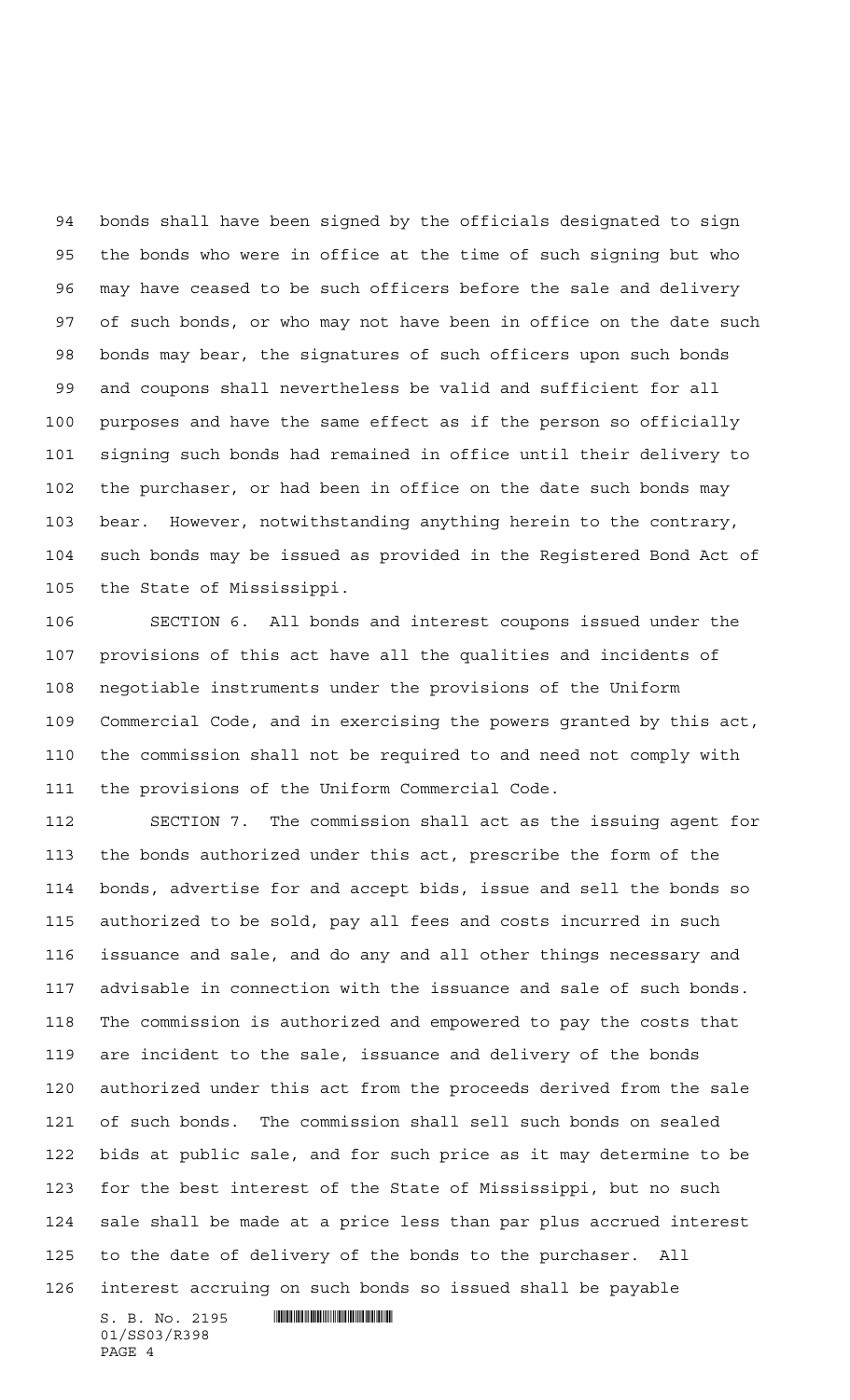semiannually or annually; however, the first interest payment may be for any period of not more than one (1) year.

 Notice of the sale of any such bonds shall be published at least one (1) time, not less than ten (10) days before the date of sale, and shall be so published in one or more newspapers published or having a general circulation in the City of Jackson, Mississippi, and in one or more other newspapers or financial journals with a national circulation, to be selected by the commission.

 The commission, when issuing any bonds under the authority of this act, may provide that bonds, at the option of the State of Mississippi, may be called in for payment and redemption at the call price named therein and accrued interest on such date or dates named therein.

 SECTION 8. The bonds issued under the provisions of this act are general obligations of the State of Mississippi, and for the payment thereof the full faith and credit of the State of Mississippi is irrevocably pledged. If the funds appropriated by the Legislature are insufficient to pay the principal of and the interest on such bonds as they become due, then the deficiency shall be paid by the State Treasurer from any funds in the State Treasury not otherwise appropriated. All such bonds shall contain recitals on their faces substantially covering the provisions of this section.

 SECTION 9. Upon the issuance and sale of bonds under the provisions of this act, the commission shall transfer the proceeds of any such sale or sales to the special fund created in Section 2 of this act. The proceeds of such bonds shall be disbursed solely upon the order of the Department of Finance and Administration under such restrictions, if any, as may be contained in the resolution providing for the issuance of the bonds.

 SECTION 10. The bonds authorized under this act may be issued without any other proceedings or the happening of any other

 $S. B. No. 2195$  . So  $R3.$ 01/SS03/R398 PAGE 5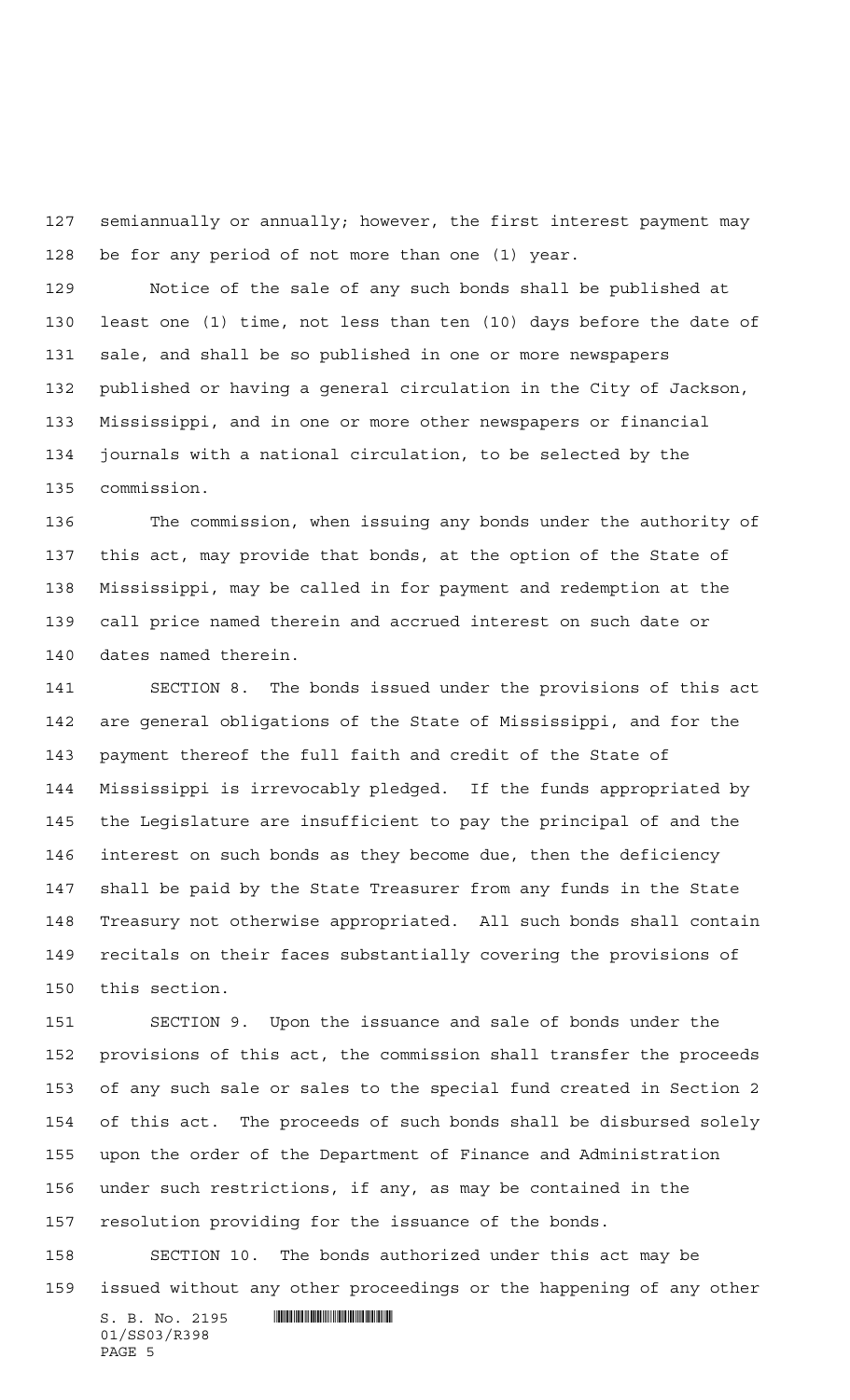conditions or things other than those proceedings, conditions and things which are specified or required by this act. Any resolution providing for the issuance of bonds under the provisions of this act shall become effective immediately upon its adoption by the commission, and any such resolution may be adopted at any regular or special meeting of the commission by a majority of its members.

 SECTION 11. The bonds authorized under the authority of this act may be validated in the Chancery Court of the First Judicial District of Hinds County, Mississippi, in the manner and with the force and effect provided by Chapter 13, Title 31, Mississippi Code of 1972, for the validation of county, municipal, school district and other bonds. The notice to taxpayers required by such statutes shall be published in a newspaper published or having a general circulation in the City of Jackson, Mississippi.

 SECTION 12. Any holder of bonds issued under the provisions of this act or of any of the interest coupons pertaining thereto may, either at law or in equity, by suit, action, mandamus or other proceeding, protect and enforce any and all rights granted under this act, or under such resolution, and may enforce and compel performance of all duties required by this act to be performed, in order to provide for the payment of bonds and interest thereon.

 SECTION 13. All bonds issued under the provisions of this act shall be legal investments for trustees and other fiduciaries, and for savings banks, trust companies and insurance companies organized under the laws of the State of Mississippi, and such bonds shall be legal securities which may be deposited with and shall be received by all public officers and bodies of this state and all municipalities and political subdivisions for the purpose of securing the deposit of public funds.

01/SS03/R398 PAGE 6

 $S. B. No. 2195$  . So  $S. 2195$